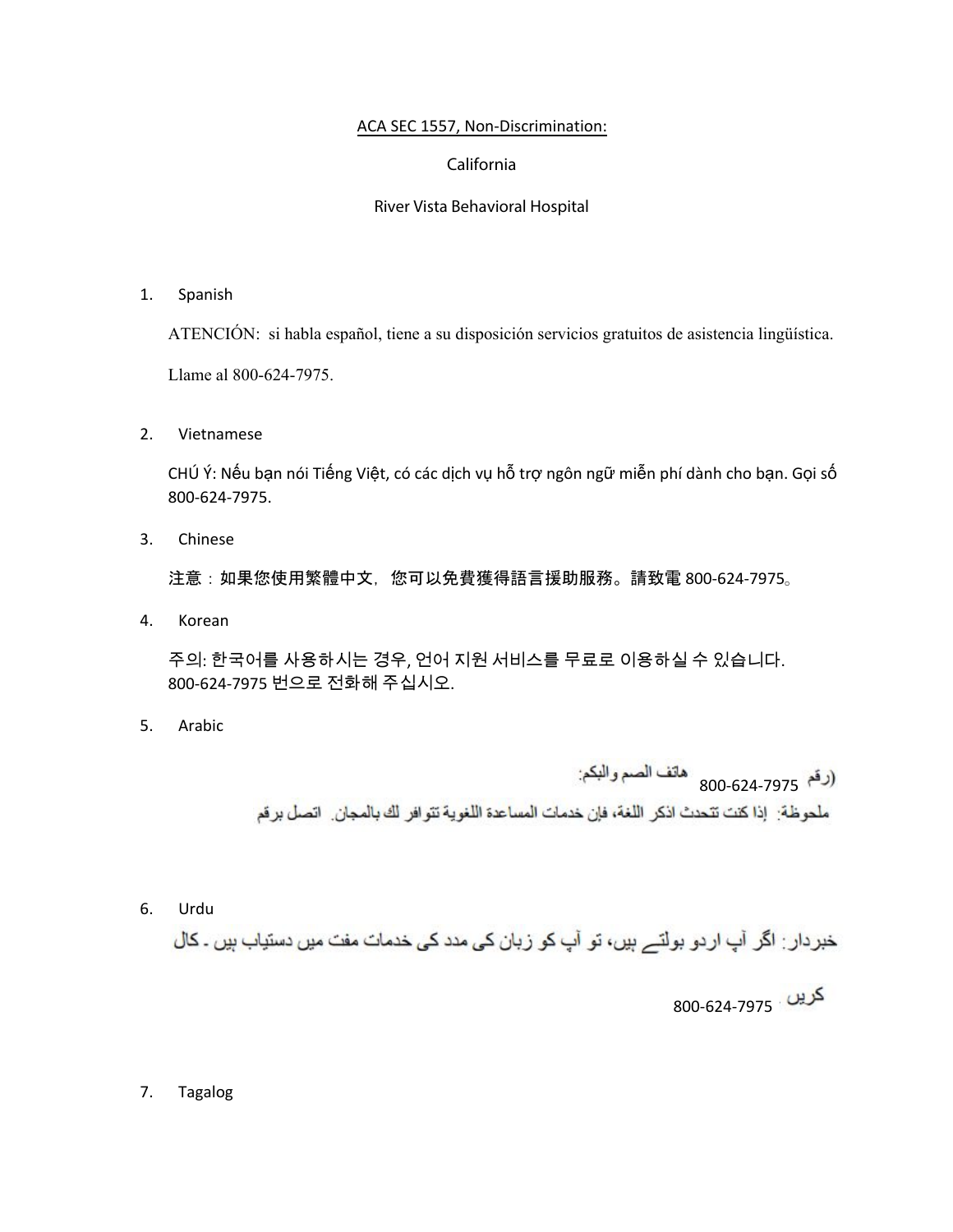PAUNAWA: Kung nagsasalita ka ng Tagalog, maaari kang gumamit ng mga serbisyo ng tulong sa wika nang walang bayad. Tumawag sa 800-624-7975.

8. French

> ATTENTION : Si vous parlez français, des services d'aide linguistique vous sont proposés gratuitement. Appelez le 800-624-7975.

9. Hindi

> पर कॉल करें।

Persian (Farsi)  $10.$ 

 $11.$ German

> ACHTUNG: Wenn Sie Deutsch sprechen, stehen Ihnen kostenlos sprachliche Hilfsdienstleistungen zur Verfügung. Rufnummer: 800-624-7975.

 $12.$ Gujarati

સુચના: જો તમે ગુજરાતી બોલતા હો, તો નિ:શુલ્ક ભાષા સહાચ સેવાઓ તમારા માટે ઉપલબ્ધ છે.

<mark>ફ્રોન કરો</mark><br>800-624-7975.

13. Russian

> ВНИМАНИЕ: Если вы говорите на русском языке, то вам доступны бесплатные услуги перевода. Звоните 800-624-7975.

14. Japanese

> 注意事項:日本語を話される場合、無料の言語支援をご利用いただけます。 800-624-7975まで、お電話にてご連絡ください。